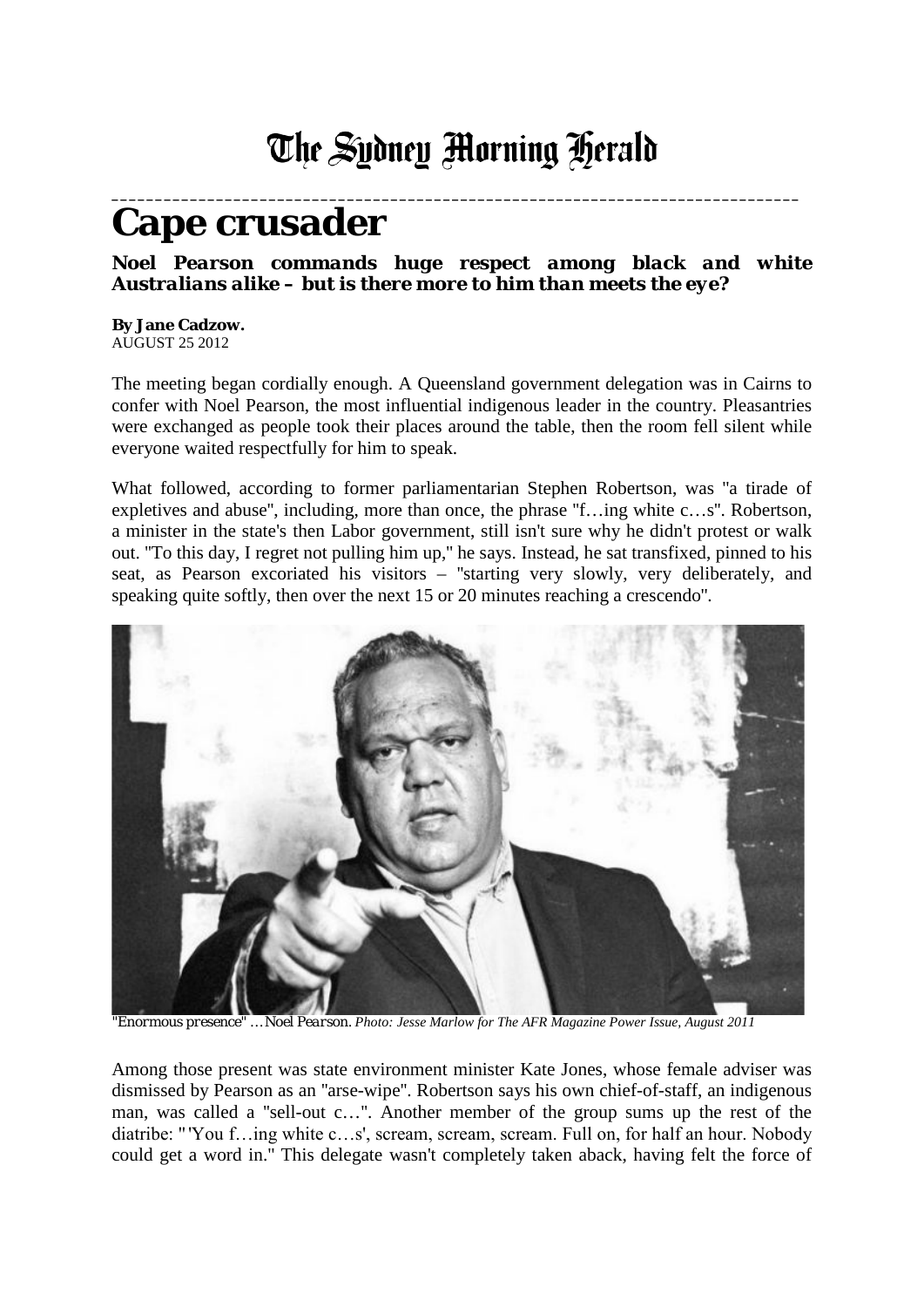Pearson's temper on previous occasions. ''You think, 'Well, there's no point in arguing with him.' It's like being in church and being told to repent for your sins."

Robertson, who had always regarded Pearson highly, was shocked by the contrast between the raging person in front of him and the composed, charismatic character of popular perception. ''Noel makes it very easy for middle Australia to like him,'' he says three years later. ''But scratch the surface a little and there is quite a different Noel Pearson, who middle Australia has never seen.''

**Pearson has long been lauded** as an inspirational figure to both black and white Australians. Now 47, he made his mark in the early 1990s as an eloquent advocate for Aboriginal land rights and a key negotiator in the drafting of the federal Native Title Act. ''This was a young, very intelligent, highly articulate person standing up for indigenous rights,'' says Warren Pitt, a former Queensland indigenous affairs minister, ''and everyone wanted to promote him.''



Floating ideas … Noel Pearson with Tony Abbott on the Morgan River in Queensland last year.

Since then, Pearson has attained statesmanlike stature. Senior parliamentarians and bureaucrats not only trek to north Queensland to see him, they have allocated millions of dollars in funding to his think tank, the Cape York Institute. Tens of millions more in government grants have gone to a network of organisations set up by Pearson to help Aboriginal communities on the Cape to help themselves. His conviction that self-reliance should replace dependence on welfare has been so enthusiastically embraced by both sides of politics that one observer refers to ''the cult of Noel''. The National Trust of Australia lists him as a national living treasure. ''He's a bit of a messiah to some people – whether young indigenous people or middle-class Australia,'' says Pitt.

Corporate types are in awe of him, too. "He's one of the smartest people I've ever met  $-$  a prodigious intellect,'' says Colin Carter, a founding partner of the Australian branch of Boston Consulting Group and a long-time supporter of Pearson's. It seems to Carter that, even if Pearson has a spiky side, his foibles should be weighed against ''his huge and beneficial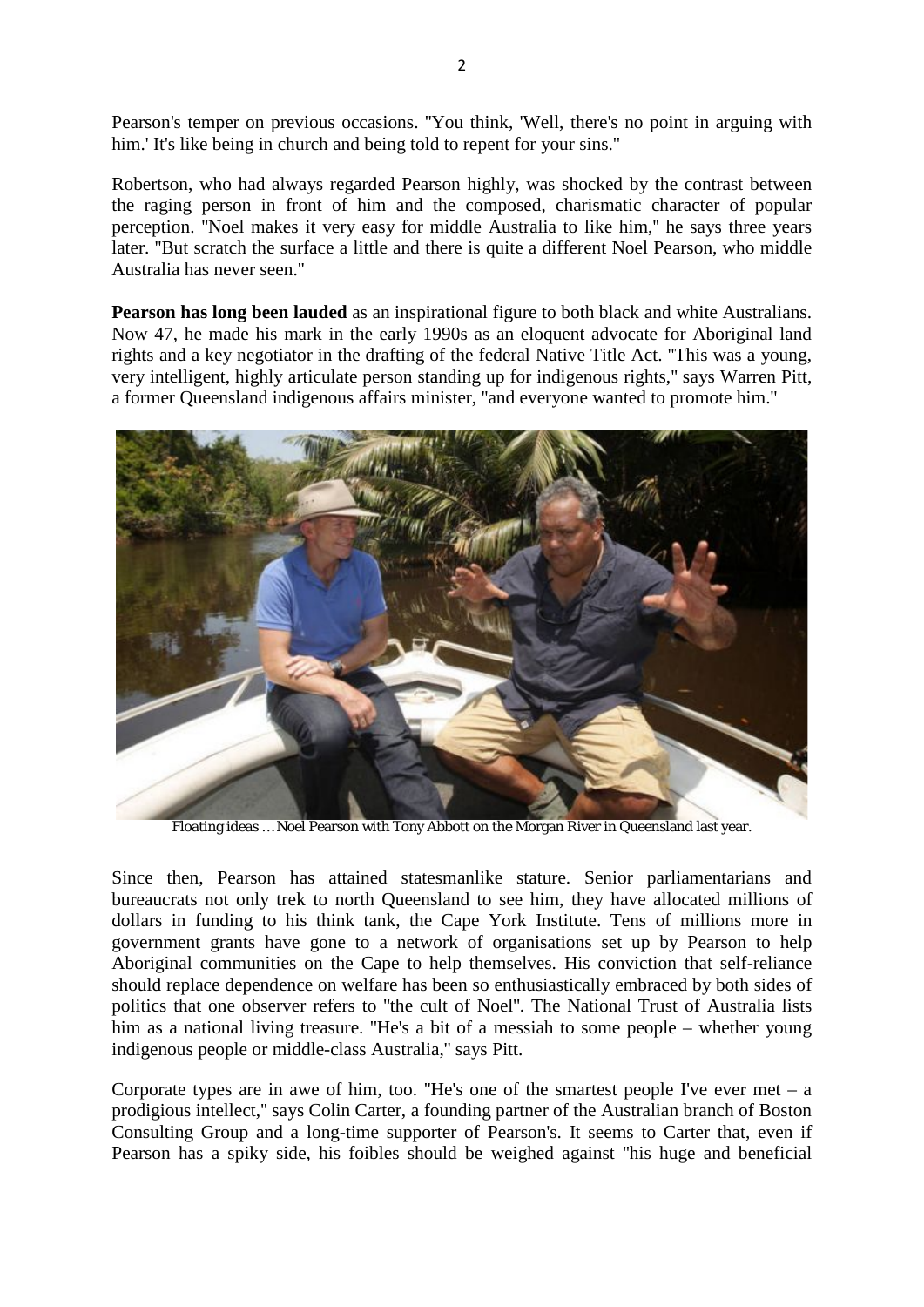impact on our country''. Geniuses are often flawed, Carter says. ''I cut great people a bit of slack.''

Pearson is one of those individuals who effortlessly dominate a room. ''He has enormous presence,'' says someone who watched him at last year's meetings of the federal government's advisory panel on constitutional recognition of indigenous Australians. ''Noel would spend a lot of time looking as though he wasn't terribly interested, but when he spoke, you could hear a pin drop.'' Environmental activist Lyndon Schneiders says Pearson had that same commanding quality in his 20s, when he co-founded the Cape York Land Council. ''He's an incredibly charming man when he chooses to be,'' says Schneiders, who was always aware of a steely streak. ''He was a hard guy who played hard politics and didn't take any prisoners.''

Now national campaign director of the Wilderness Society, Schneiders says that during the several years he worked closely with Pearson and his right-hand man, older brother Gerhardt, he witnessed vituperative attacks on people who displeased them. "They called it 'bombing', " Schneiders says. ''When they were going to go in and make their views forcefully known to government, they were going on a 'bombing raid'. I watched them do it to advisers, to backbenchers, to ministers, to journos. It wasn't pretty.''



*Watch and learn … Pearson with his son, Charlie, on his lap, at the Cape York Aboriginal Australian Academy, Aurukun campus, in 2010. Photo: Fairfaxsyndication.com*

Over the course of Warren Pitt's ministerial career, he grew increasingly concerned by Pearson's apparent sway over the Queensland government and his tendency to browbeat anyone standing in his way. ''Public servants have been called everything under the sun,'' says Pitt, who retired in 2009 and was subsequently commissioned by the government to assess how best to distribute \$6 million in mining royalties to Pearson's home community of Hope Vale, on the eastern Cape about 400 kilometres north of Cairns. After consulting with residents, Pitt recommended against giving the money to a body called the Congress of Clans, which he believed was unduly influenced by Pearson and the Cape York Land Council. His report, made public in later court proceedings, alleged the Pearson brothers had a ''track record of bullying'' through the land council.

Despite Pitt's advice, the government awarded the Congress the \$6 million, along with trusteeship of 110,000 hectares of land. The Hope Vale Aboriginal Shire Council challenged the decision, but in May this year lost a legal bid to have it overturned. A few days later, Gerhardt was charged with the alleged assault late last year of the shire council's chief executive, Lee Robertson. The case is due to be heard in November.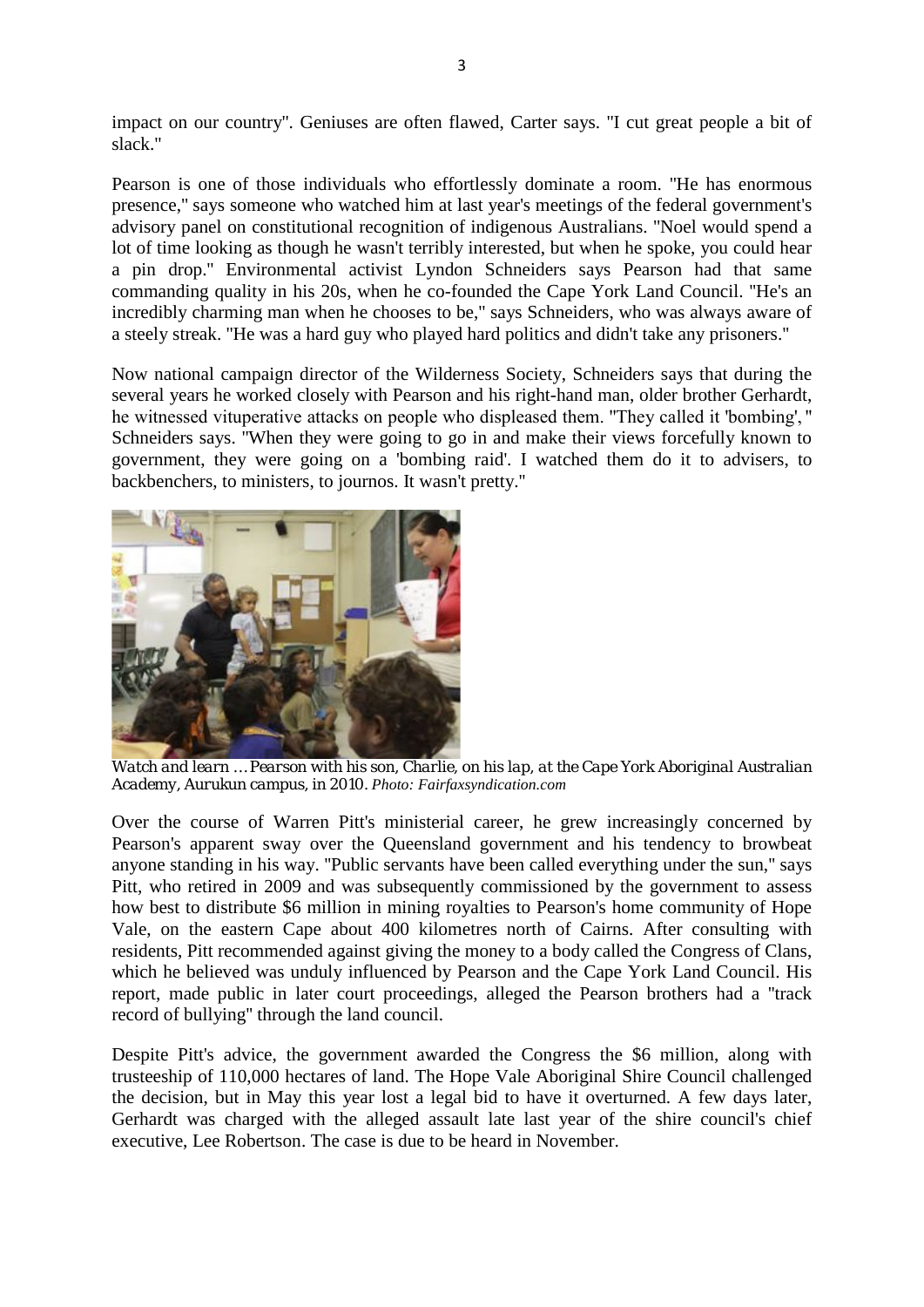

*Just the beginning … Pearson with then PM Paul Keating at a 1996 press conference to announce the Cape York land-use agreement. Photo: Fairfaxsyndication.com*

**Setting out to write this story,** I request an interview with Noel Pearson. His media spokesman, Lew Griffiths, says he is unavailable: he has taken extended leave to work on a book and spend time with his family – Pearson's wife, Tracey Kluck, had their third child last November. Griffiths agrees to ask Gerhardt if I can talk to him instead.

It turns out that the Cape York Land Council is closely linked to three other organisations controlled by Noel and Gerhardt Pearson: the Cape York Institute, which develops social policy and runs a youth leadership program; Cape York Partnerships, which implements educational and welfare reform; and the Cape York Development Corporation, known as Balkanu, which sets out to foster economic and social enterprise. ''They're tight little bodies that receive a shitload of funding and have an enormous amount of power,'' says Lyndon Schneiders, who suggests it is difficult to overestimate the clout the Pearsons wield in the continent's northernmost region. Noel Pearson may never have stood for public office but, thanks to political and corporate patronage, ''he and his associates have got a pretty tight grip on almost everything that happens on the peninsula'', Schneiders says.

To David Claudie, a traditional land owner, it seems wrong that taxpayer dollars earmarked for the Cape are funnelled through the Pearsons' organisations. ''Noel is trying to make Cape York his own empire,'' says Claudie, pointing out that many Cape residents do not support Pearson and resent the presumption that he knows what is best for them. ''He's only a selfappointed leader for indigenous people,'' Claudie says. ''In indigenous society, we have our *own*leaders.''

A couple of weeks pass. No response from Gerhardt. Whenever I speak to Lew Griffiths, he is testy and evasive. Then one day he phones with dismaying news: Noel Pearson has been undergoing treatment for a serious illness – later reported to be lymphoma – for the past several months. ''He is in remission,'' Griffiths says, and expects to be back in his office by early September. But under the circumstances, do I really want to go ahead with a story that is likely to include criticisms of Pearson and raise questions about his Cape York organisations? Griffiths suggests I think long and hard about that. Would such a story be in the public interest? Would it benefit ''the kids of Cape York, who are starting to see a future for themselves''?

**In April,** *The Australian* newspaper published a remarkable column by Tony Koch, the journalist who has done more than anyone to turn Pearson into a celebrity, writing hundreds of articles supporting him and his ideas. This last piece, quite different in tone, was prompted by Koch's discovery that one of his female colleagues had been verbally savaged by Pearson after she wrote something he didn't like.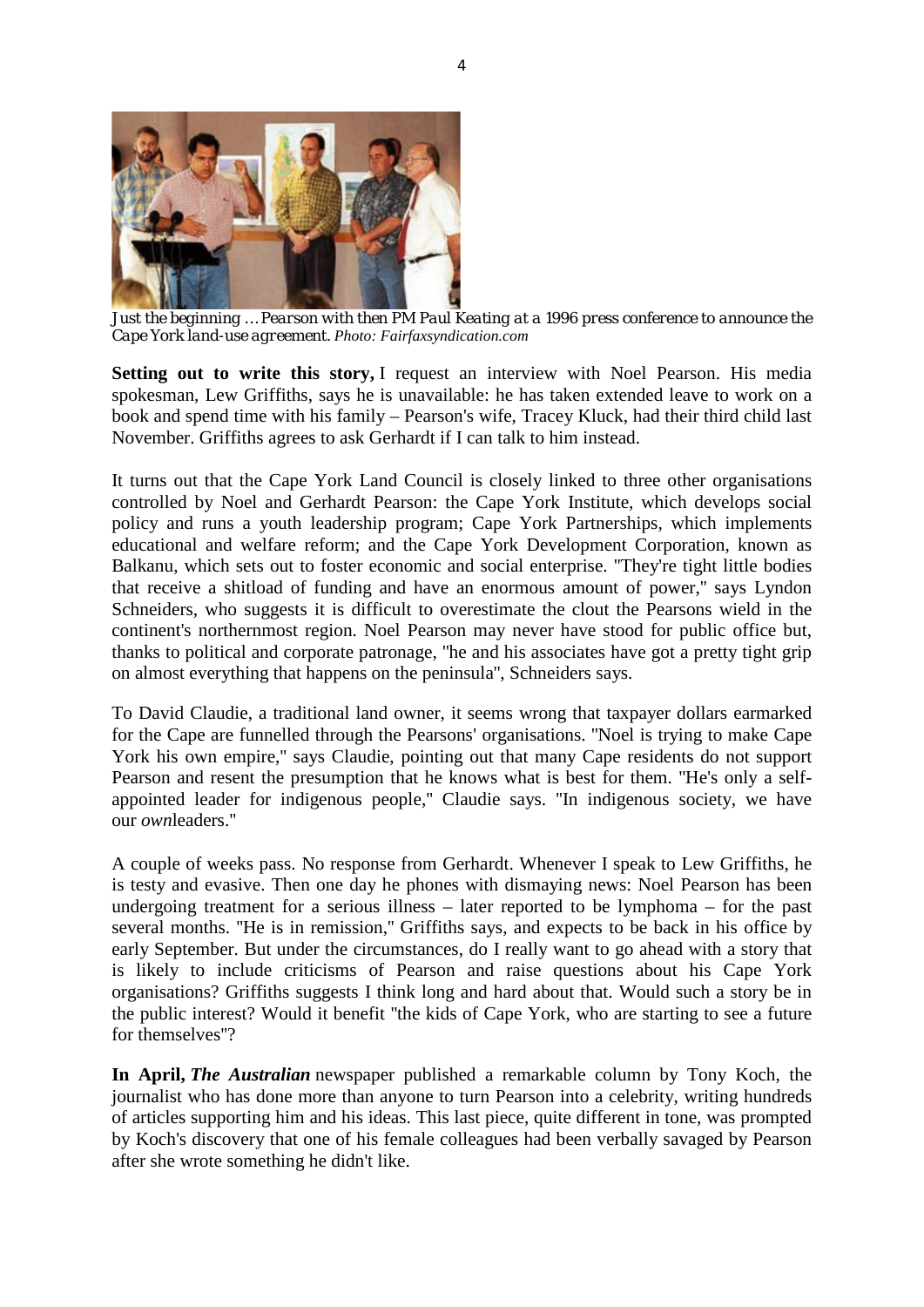''I wish I could say I was surprised to hear he had behaved so awfully towards somebody who really didn't deserve it,'' Koch said in his column. ''But the sad truth is, I wasn't.''

He himself had been lambasted by Pearson, he admitted, most viciously after he wrote about Djarragun College, a north Queensland indigenous school accused of fraudulently claiming \$5.5 million in government funding by falsifying student numbers. Pearson – who has since taken over the college, rescuing it from the threat of closure – ''blasted me down the phone,'' Koch wrote, ''telling me that I was a 'f…ing disgrace' who had 'made a living out of the misery of Aboriginal people'. "

Pearson's attacks on journalists are certainly nothing new – in 1999, he showed what he thought of a question from ABC radio interviewer Sharon Molloy by tipping a glass of water over her head – but mostly such incidents have gone unreported. ''I can't say why I've never publicly criticised Pearson for this kind of behaviour before,'' Koch wrote. ''Perhaps I thought his sudden outbursts and his often bitter tongue were part of the price we had to pay for his brilliance.'' Or perhaps Koch had come to regard Pearson, who was given a regular column in *The Australian* and was the newspaper's 2005 Australian of the Year, as being somehow beyond reproach. ''I would like to say I was not blind to his faults – his tendency to carry into a room a whiff of intellectual superiority, for example, that can at times veer dangerously close to abrasive arrogance,'' Koch wrote, ''but I did sometimes turn a blind eye.''

In that, he was by no means alone. ''Noel has never been held accountable for all these things and never will be,'' says a retired senior Queensland government official. ''I mean, he has an enormous amount of credibility. And I don't know that there's an advantage in tearing him down. I know this sounds like reverse prejudice: if he was a white person he should be put under a lot more scrutiny. But you need indigenous leaders.'' The former official remembers counselling a public servant who told him she had received a vitriolic phone call from Pearson. Though distressed, she did not want to make a formal complaint: ''She had the view that indigenous people had been badly treated for so long that she should be prepared to turn the other cheek.''

**The unwritten policy of tolerating** Pearson's tantrums seems to former state minister Stephen Robertson an indication of the depth of goodwill towards him. ''It's also about the commitment of those people who sit across the table from Noel to try to get solutions to the sometimes intractable problems impacting on indigenous people,'' he says. ''They sit there and cop it because the bigger game is getting some agreements in place that actually get things done.'' At the Cairns meeting, for instance, Robertson and the rest of the delegation waited until Pearson had finished hurling invective at them, then everyone – including Pearson – knuckled down and worked through the agenda. ''Simply getting up and walking out, while that would have been a reasonable response, would not have achieved anything,'' Robertson says.

Besides, no one wants to get into a fight with the man widely regarded as the voice of reason in the ongoing debate over indigenous policy. ''Given his high profile, and his high standing across Australia, premiers and prime ministers are inclined to do their best to have him onside,'' says Desley Boyle, who was Queensland indigenous affairs minister for two years to 2011. ''That nervousness about Noel Pearson means he gets in the door and gets a lot of what he's asking for.''

He pretty much insists on it, if Warren Pitt's memory serves him correctly. ''I can't tell you what goes on in cabinet,'' says Pitt, ''but a number of times issues have been raised where he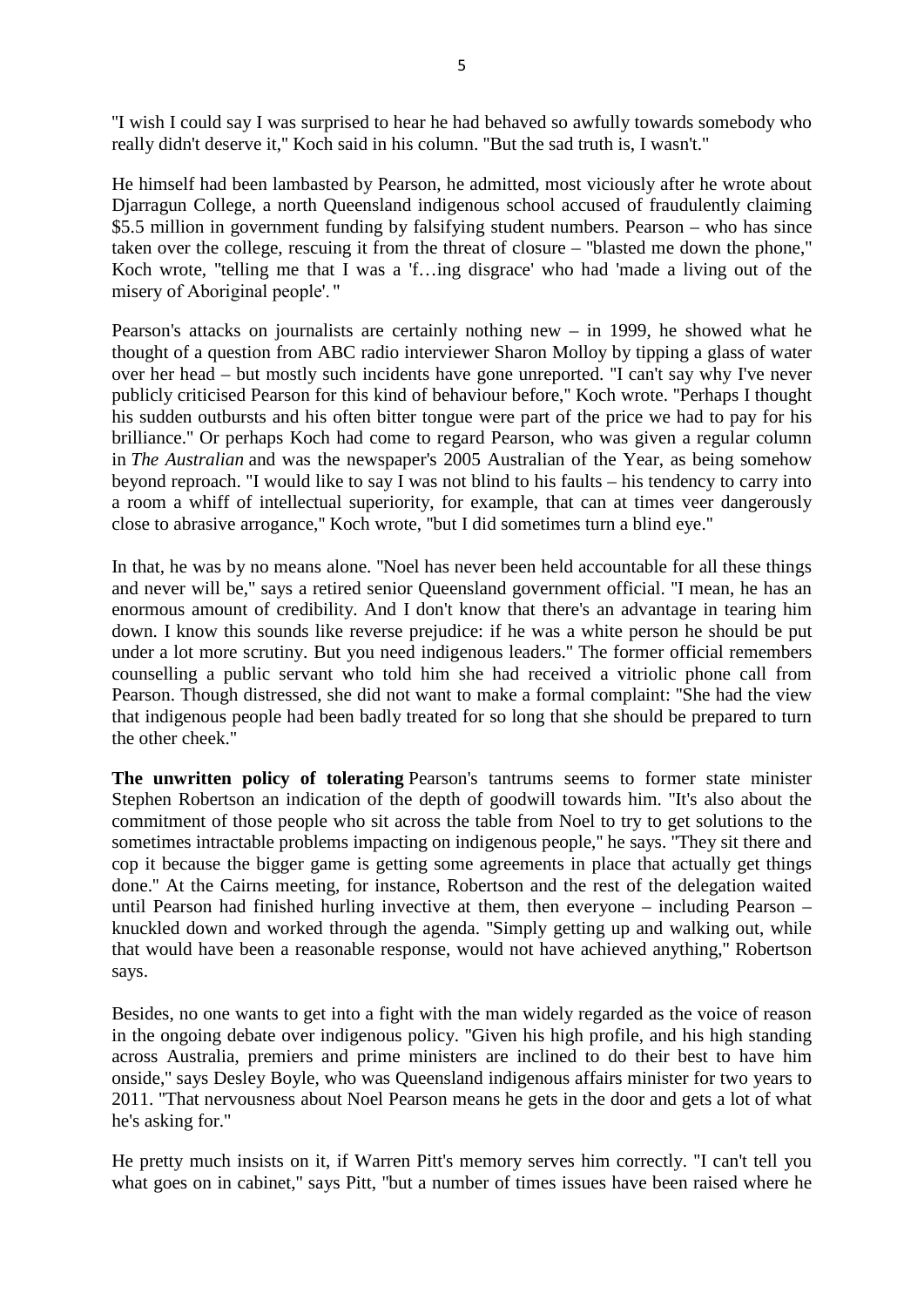has demanded things…'' Pitt remembers arguing against channelling funding for a particular Cape York project through one of Pearson's organisations, ''but the cabinet at the time were frightened of Pearson, or Pearson's capacity to create negative publicity, and gave the money to him''.

A former ministerial adviser agrees that the Queensland government has bent over backwards to keep Pearson happy. ''I've seen incredible deals done to try to satisfy him,'' she says.

Pearson's central argument is that welfare dependency has completely demoralised Aboriginal society, resulting in widespread alcohol abuse, domestic violence and school absenteeism. Since 2008, the Queensland and federal governments have funded the trial of a Pearson-designed reform program that aims to get people into work and kids into classrooms, thereby restoring social order and a sense of purpose. The four Cape York communities in which the program is being tested – Hope Vale, Aurukun, Coen and Mossman Gorge – have a total adult population of about 2500. By the end of this year, the trial will have cost more than \$100 million.

Results have been mixed. The Family Responsibilities Commission, which was set up to run the trial (and counts Pearson among its three board members), has the power to restrict parents' access to welfare payments if they repeatedly fail to send their children to school. Despite this threat, school attendance in all four communities in term one of this year was lower than in term one of 2011. In three of the communities, it was also lower than in term one of 2009. On the other hand, attendance in the fourth and largest community, Aurukun, has dramatically improved since the trial began – from 46 per cent to 71 per cent. (Federal Opposition leader Tony Abbott, a big fan of Pearson's, convinced some of Australia's highestpowered business executives – including Harvey Norman's Gerry Harvey and Wesfarmers' Richard Goyder – to join him in a working bee earlier this month to renovate the Aurukun school library.) Standards of reading and writing are said to be rising, and parents in the communities have voluntarily contributed more than \$1 million to education trusts.

Disappointingly, labour market figures indicate that the unemployment rate in Aurukun and Hope Vale has risen, rather than fallen, during the trial. (Figures for Coen and Mossman Gorge are not available.) Pearson is said to have accepted in recent times that in some communities there will never be jobs for everyone. Still, according to Lew Griffiths, ''attitudes are changing, with more people actively looking for work''.

Warren Pitt welcomes any sign of progress on the Cape. ''I admire indigenous people standing up for themselves and taking leadership,'' he says. But the former indigenous affairs minister worries about Pearson: ''The more the world has bowed down to him, the more he's got his own way, the more he believes he can do anything at all.''

**Hope Vale was a Lutheran mission** when Pearson was growing up. The only books in his family's small fibro house were religious tracts, which he read by the light of a kerosene lamp. He and his brothers had to share a bed. Yet his childhood seems to have been largely happy and secure. "He used to write about it," says Jane Greenwood, his final-year English teacher, ''and it was very moving – the respect that he had for his dad, and the sheer, unadulterated love for his mum.''

Pearson, along with other promising teenagers from Hope Vale, boarded at St Peter's Lutheran College in Brisbane. ''A lot of the Cape kids felt very lonely and cut off from their families,'' says Greenwood, who worried that for Pearson, an outstanding student, home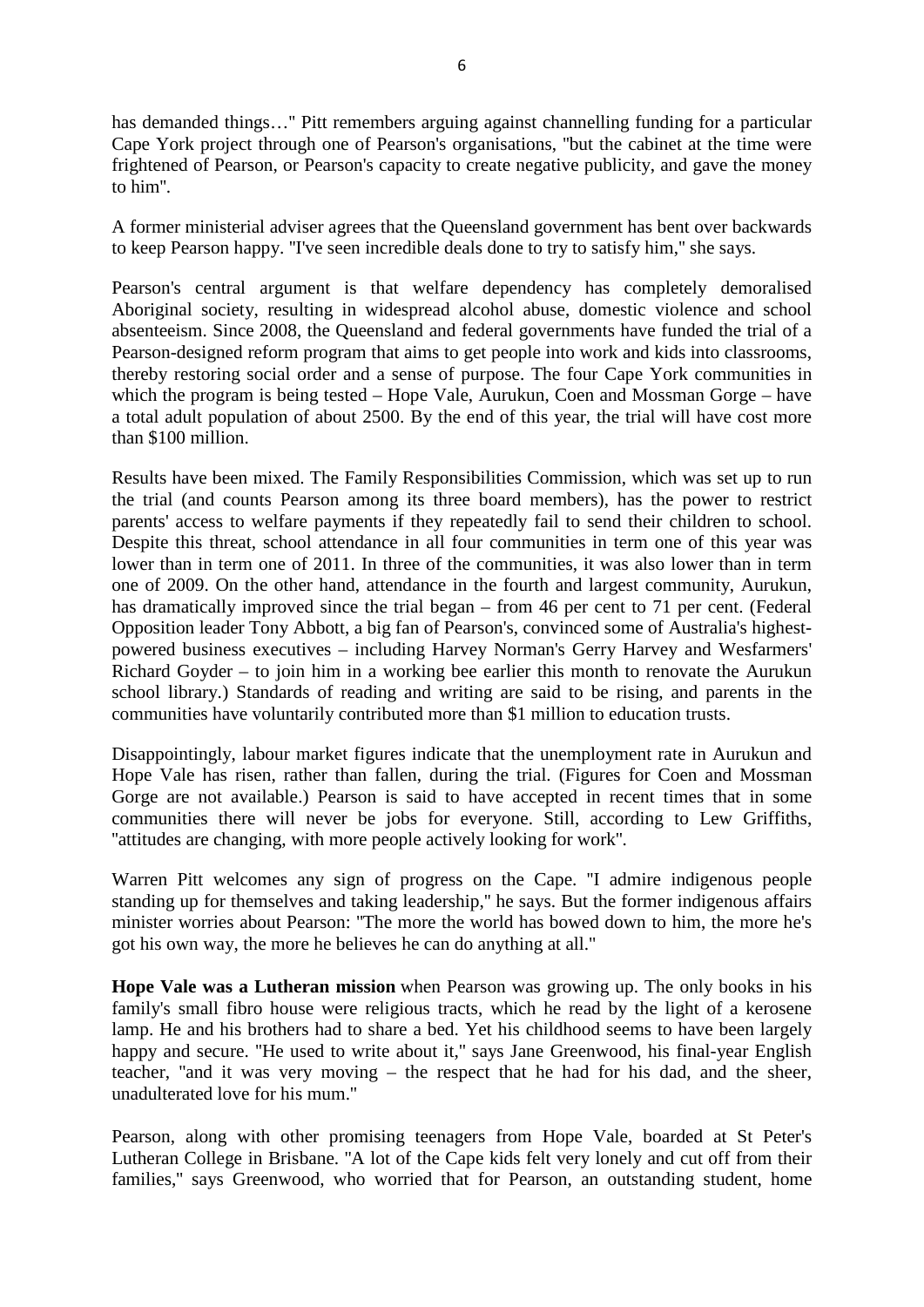would never again be quite the same. "I think he found it quite difficult going back during school holidays. He – perhaps more than any of the others – had this aura of academic approval about him, so he got the 'whitey' taunt.''

Pearson went on to Sydney University, where he studied history and law. He had a stint in a Melbourne law firm and reportedly considered becoming a barrister. He would have been a good one – he is a mesmerising orator – but instead has devoted his life to championing the indigenous cause. In Up from the Mission, his acclaimed collection of essays and speeches, he tells of his dawning awareness as a child of the institutionalised racism that shaped the lives of his relatives and friends. The cruelty of it – ''the contempt and paternalism of the whites and the deference and humiliation of adult people who happened to be black" – affected him deeply. ''Disturbed my young soul,'' is the way he puts it.

Greenwood, who still sees him occasionally, suspects that at some level her former pupil remains angry. ''And I can't say I blame him. I don't condone his bad behaviour, but it's very easy for us to criticise when we haven't been in that situation.''

That Pearson has persuaded Australians to dig deep to try to improve the lot of indigenous citizens seems to Desley Boyle entirely admirable. ''What an accomplishment for him to have prime ministers nervous of him and inclined to cater to him!'' says the former state indigenous affairs minister. ''What tremendous courage he has shown from an early age, not only to speak up in his part of the world but to go to the boardrooms of Sydney and Melbourne and speak up, to take on the national scene and the national media.''

Tony Koch expected his friend to grow more consultative as he got older. ''It pains me to say the opposite has happened,'' Koch wrote in his column. ''Pearson's profile has blossomed but so has his ego … Instead of drawing people into his orbit, Pearson has succeeded in pushing almost everyone away.'' The Wilderness Society's Lyndon Schneiders agrees that Pearson has become more isolated and autocratic. ''There's only one way and that's Noel's way,'' says Schneiders, who fell out with him over Queensland's Wild Rivers laws, which Pearson opposed on the grounds that restricting industry near pristine waterways would limit economic opportunities on Cape York. (In a major victory for Pearson, the state's new Liberal National Party government recently announced that it would scrap the legislation.)

The full amount of funding Pearson has received from various state and federal departments is difficult to calculate – and his spokesman, Lew Griffiths, declines to provide figures – but those who have worked in the Cairns offices of his organisations describe quasibureaucracies with large numbers of well-paid staff and exceptionally generous budgets. ''The government pumps money into them,'' says Harry Tenni, a former employee of Cape York Partnerships. Another ex-staffer says it was the only place she has worked where money was not an issue: ''I was just always surprised that there was so damned much.''

It seems to Chris Graham, managing editor of the NSW Aboriginal Land Council's magazine, *Tracker*, that Pearson attracts funding ''by telling white Australia what it wants to hear. White Australians love the pull-yourself-up-by-the-bootstraps approach to Aboriginal circumstance.'' The irony, as Graham sees it, is that Pearson's anti-welfare programs are themselves extremely expensive. On the evidence, it could be argued they do not deliver value for money. ''But Pearson has been untouchable,'' says Graham.

**Pearson often gives the impression** that he is bored by what others have to say. ''You'll sit with him in a meeting and he'll pay absolutely no attention," says strategic management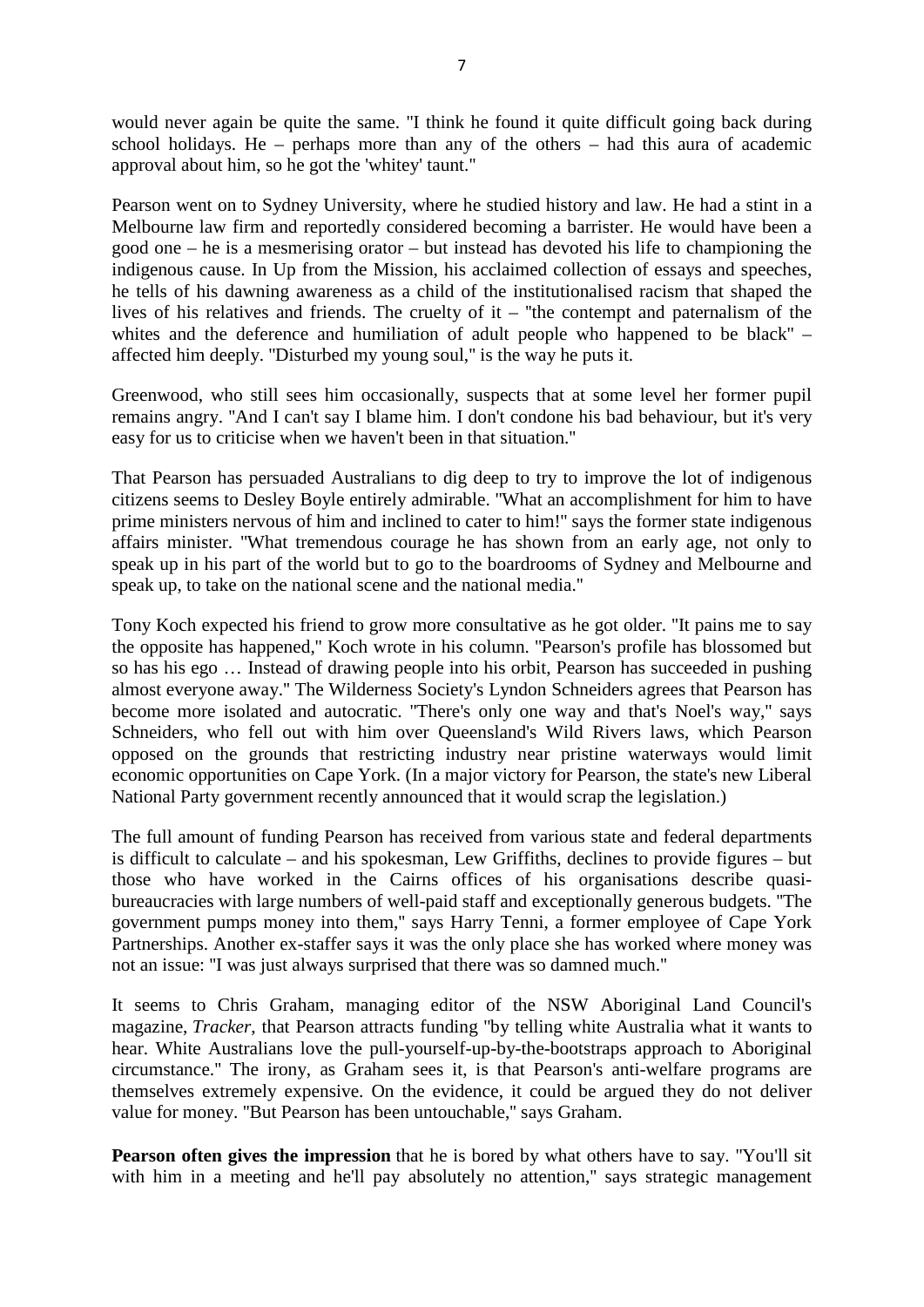consultant Peter Bycroft. ''He'll be playing with his phone.'' Last year, the Queensland government appointed Bycroft to prepare a plan for evaluating an education program that Pearson is piloting at three Cape schools. The program is based on Direct Instruction, a highly structured teaching system imported from the US. The trial is costing the Queensland and federal governments more than \$10 million over three years.

Bycroft says he was surprised when an education department official told him that in order to win the evaluation-plan contract, his company would have to hire a particular consultant recommended by Pearson. His next surprise came when a senior executive of Pearson's Cape York Aboriginal Australian Academy – the organisation whose work was to be assessed – said to him: ''I don't want any findings that people will use against us.'' A draft document in which Bycroft expressed concern about the academy's defensive attitude and ''cult-like adherence to the concepts of Direct Instruction'' was leaked to Pearson, who phoned him in a fury. ''I got this 30-minute tirade,'' Bycroft says.

Indigenous educator Chris Sarra thinks Pearson should accept that no one is above criticism. ''If we receive public money to run various initiatives, then we should be prepared to be scrutinised in a way that's constructive and fair,'' says Sarra, head of the Stronger Smarter Institute at the Queensland University of Technology. Sarra wishes that people in power would realise that Pearson's is not the only authoritative Aboriginal voice in the country. It is exasperating, he says, to try to talk to politicians and bureaucrats about indigenous schooling, only to be met with blank looks and the response, ''I agree with Noel.''

Lew Griffiths maintains that the Cape York organisations are models of corporate governance. ''The financial accountability up here is probably the best in the country,'' he says. Yet according to a woman formerly employed as one of Pearson's project managers, his senior executives often displayed lofty contempt for public servants from the government departments that provided their funding. ''They would refuse to take their phone calls if they weren't high enough up the food chain for Noel to deal with," says the woman, who claims she was sent to meetings with express instructions to withhold information from bureaucrats: ''They've got questions to ask about the progress of a project, how the money is being spent, and I will be told I'm not allowed to tell them anything.'' The bureaucrats wearily accepted it, she says. ''There was a clear understanding that I'd been sent there with a gag on.''

**Pearson**'**s organisations have attracted** some of Australia's brightest professionals, including former Rhodes Scholars and scores of short-term secondees from corporations such as IBM and Westpac. But Boston Consulting's Colin Carter, a founder of the secondment program, says many of them end up frustrated: ''They go committed to work on a cause and often find themselves dealing with dysfunctional working environments.''

One of Pearson's former staffers says, ''I'd read about Noel's philosophy on welfare reforms and it was something I believed in and wanted to be part of.

I was super-excited to jump on board.'' But disillusionment set in almost immediately. ''On my first day, another employee pulled me aside and told me to run: 'Turn around, don't come back, you do not want to be part of this organisation.' It wasn't too long before I started to figure out why.''

Like most of the ex-staffers I interview, this woman says her enthusiasm for the work never waned. It was the workplace that was the problem. ''The whole organisation runs on Noel's whim," she says, adding that people were eager to do his bidding but rattled by his mercurial